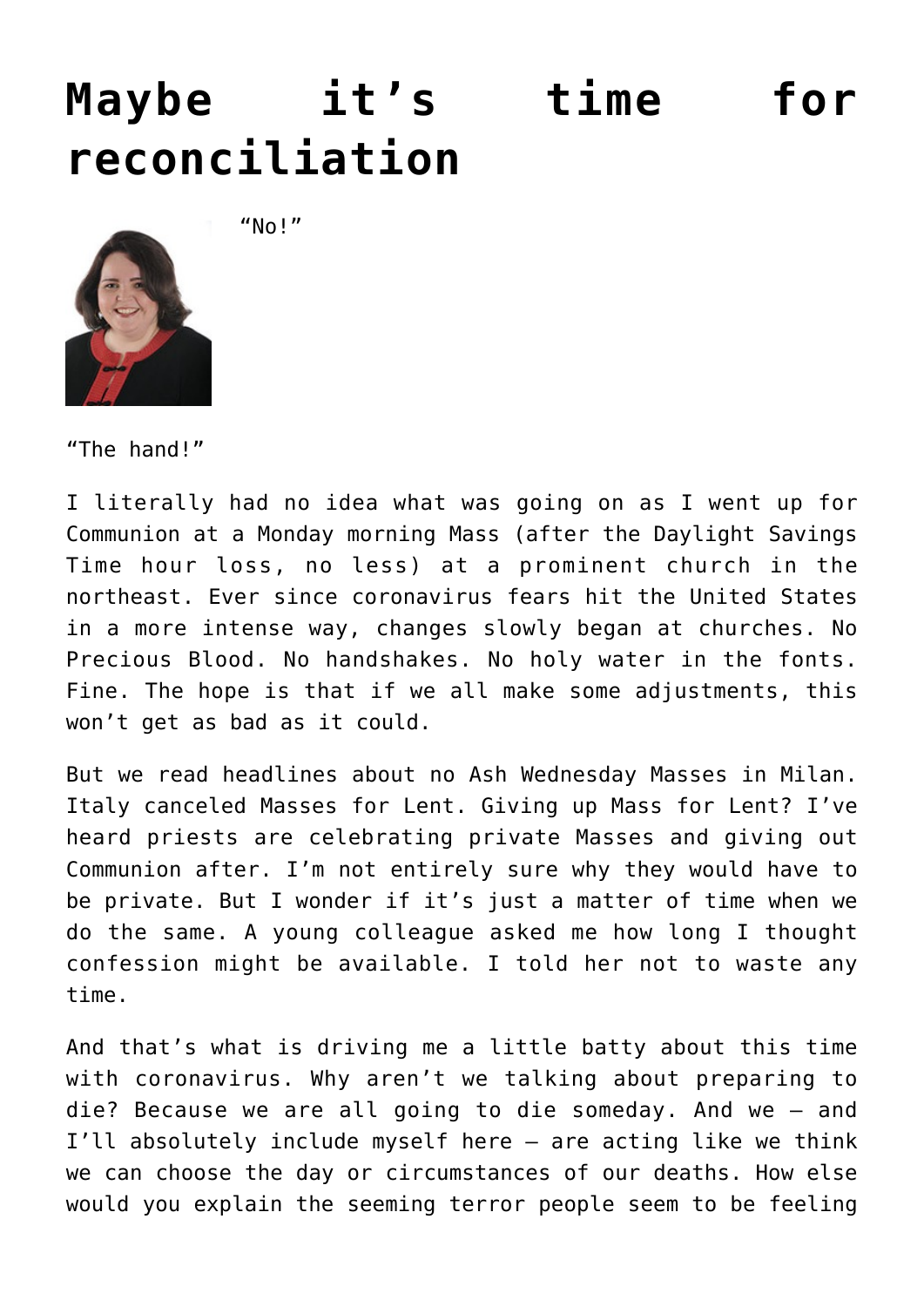about this disease? We all need and want to be prudent. But what if I get hit by a car this afternoon? I'll be honest. I had a really bad medical challenge last year that I was so scared about, I didn't think I was going to survive.

Like coronavirus, these things should change us, especially as they expose our unbelief. These things should remind us that we are not guaranteed tomorrow. These things should commit us to more intense examinations of conscience and living in a state of grace. It's Lent! Shouldn't we be talking about *memento mori*? Shouldn't we remember that we are made for eternity? And we should not freak out but instead love and pray. If you can't visit the sick, give a phone call, pray.

*Want more coverage on coronavirus from a perspective of faith? [Sign up](https://reply.osv.com/covid-19) for our daily newsletter.*

This scare is keeping many of us out of the office. It's cutting down travel. The folks at Our Sunday Visitor know that. Because of the concern for the safety of attendees and speakers, the conference on reform in the Church that I was going to join them at was canceled.

So we have a little more time to reflect, a little more time to spend with God and with those closest to us. God works with everything. Maybe this can be a little bit of a respite for those of us who do not get seriously ill — to recall what it is our lives are for and about. What's most important? It's not what Donald Trump is tweeting or what material goods we can acquire. It's not going nonstop. I even thought that Amtrak canceled its nonstop Acela service in the northeast was a wee bit of a sign. Slow down. You move too fast. And then we don't move fast enough on the things we ought to, sometimes, that have to do with virtue and often require courage. Don't panic. Seek peace.

I don't know what's going to happen with confession in the coming weeks, but maybe this is a time for reconciliation. For getting right with God and fellow men. If you haven't been